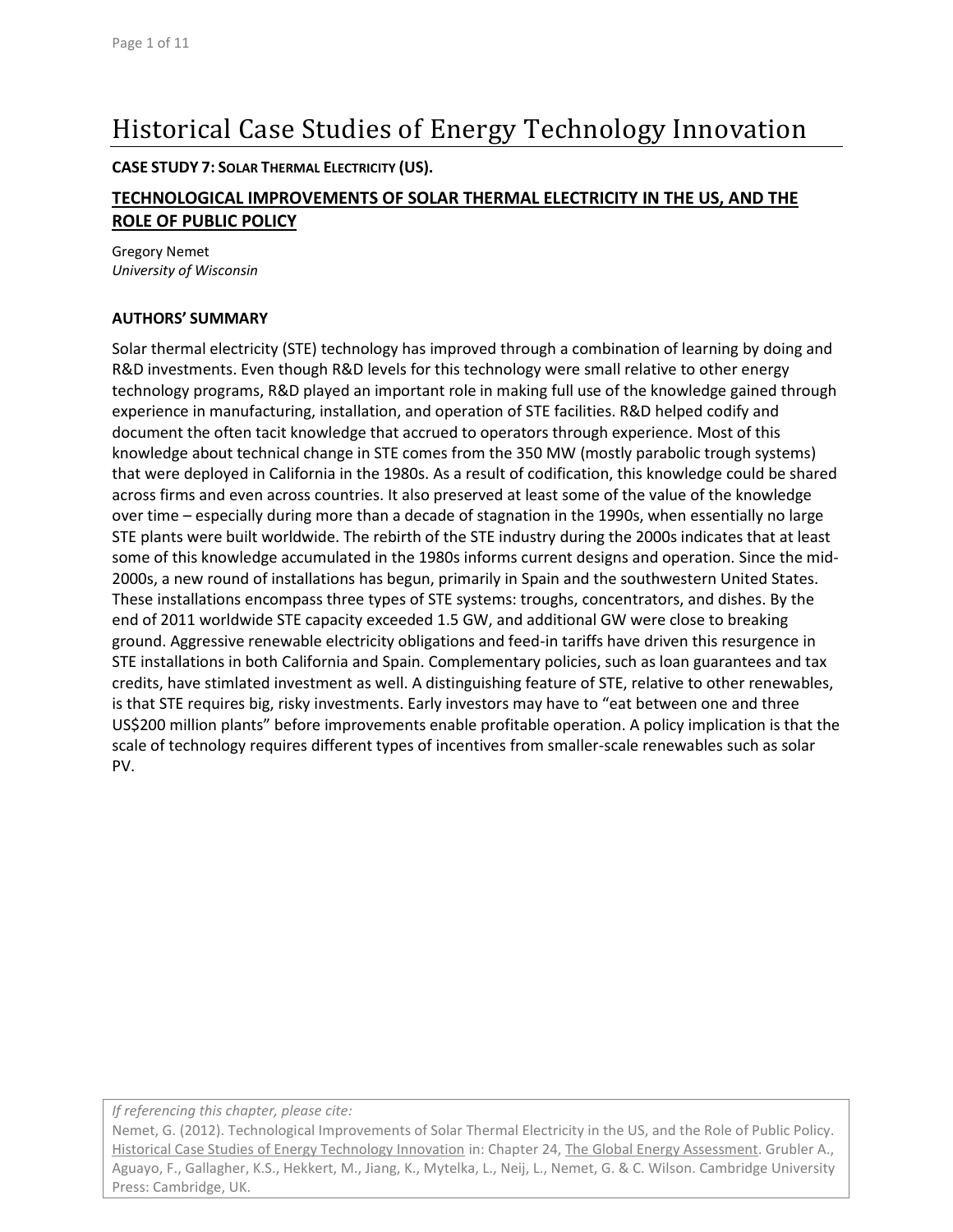# **1 INTRODUCTION**

### **1.1 STE Technologies**

Solar thermal electricity (STE) technologies use mirrors to concentrate solar radiation onto an absorber that converts the sunlight to heat and then transfers that heat to a working fluid used to power a Rankine or Brayton cycle to generate electricity. In some cases Stirling engines are used instead. Three prominent designs are commercially available:

- 1. *Parabolic trough systems* heat a working fluid in a pipe running parallel to the orientation of the troughs. Solar radiation heats the working fluid, typically oil, to approximately 400<sup>o</sup>C. Heat exchangers produce superheated steam which runs a Rankine cycle turbine.
- 2. In *tower systems*, an array of mirrors, called heliostats, concentrates sunlight on the working fluid at a single point, elevated on a tower. Temperatures are substantially higher, close to 600 <sup>o</sup>C. The working fluid, typically a molten nitrate salt, can be run through a heat exchanger to power a Rankine cycle, or can be stored for later use. An important characteristic of tower systems is the possibility of storing heat for up to 12 hours. Storage is enabled by the centralization of heat at a single point, minimizing losses in pipes, as well as by the higher initial temperatures, which allow the use of working fluids that retain heat well.
- 3. Typically on a smaller scale (10s of kW), *parabolic dish systems* use a mirrored dish to concentrate sunlight on a focal point to run a Stirling engine. Temperatures reach 750 $^{\circ}$ C.

An important difference with photovoltaic or PV-based solar power is that these concentrating STE systems require direct sunlight - cloudless skies and low humidity - because of the need to focus solar rays. This constraint limits their use to dry climates. In contrast, a fourth type of STE design, *solar updraft towers*, uses a skirt and chimney system to capture the energy from rising heat. Projects have been proposed on the scale of 100s of MW in China, US, and Spain, but to date only a few pilot plants at sub-MW scale have been built.

# **1.2 Knowledge generation & technological improvements in STE**

Most of our historical knowledge about technical change in STE comes from the 350 MW of plants (mostly parabolic trough systems) deployed in California in the 1980s. Since the mid 2000s, a new round of installations has begun, encompassing all three types of STE systems, mainly in Spain and in the southwestern US. By end of 2011, 1.5 GW had been installed and multiple GWs of project proposals were at various stages of development

Solar thermal electricity (STE) technology has improved through a combination of learning-by-doing and research and development (R&D) investments. Even though R&D levels for STE have been small relative to those of other energy technology programs, R&D programs have nevertheless played an important role in making full use of the knowledge gained through experience in manufacturing, installation, and operation of STE facilities. R&D helped codify and document what was often 'tacit' knowledge that accrued to operators through experience. As a result this knowledge could be shared across firms and even across countries. Codification also preserved at least some of the value of the knowledge over time, especially during over a decade of stagnation in the 1990s when essentially no large plants were built worldwide. The rebirth of the STE industry during the 2000s indicates that at least some of the knowledge accumulated in the 1980s informs current designs and operation of STE plants.

#### *If referencing this chapter, please cite:*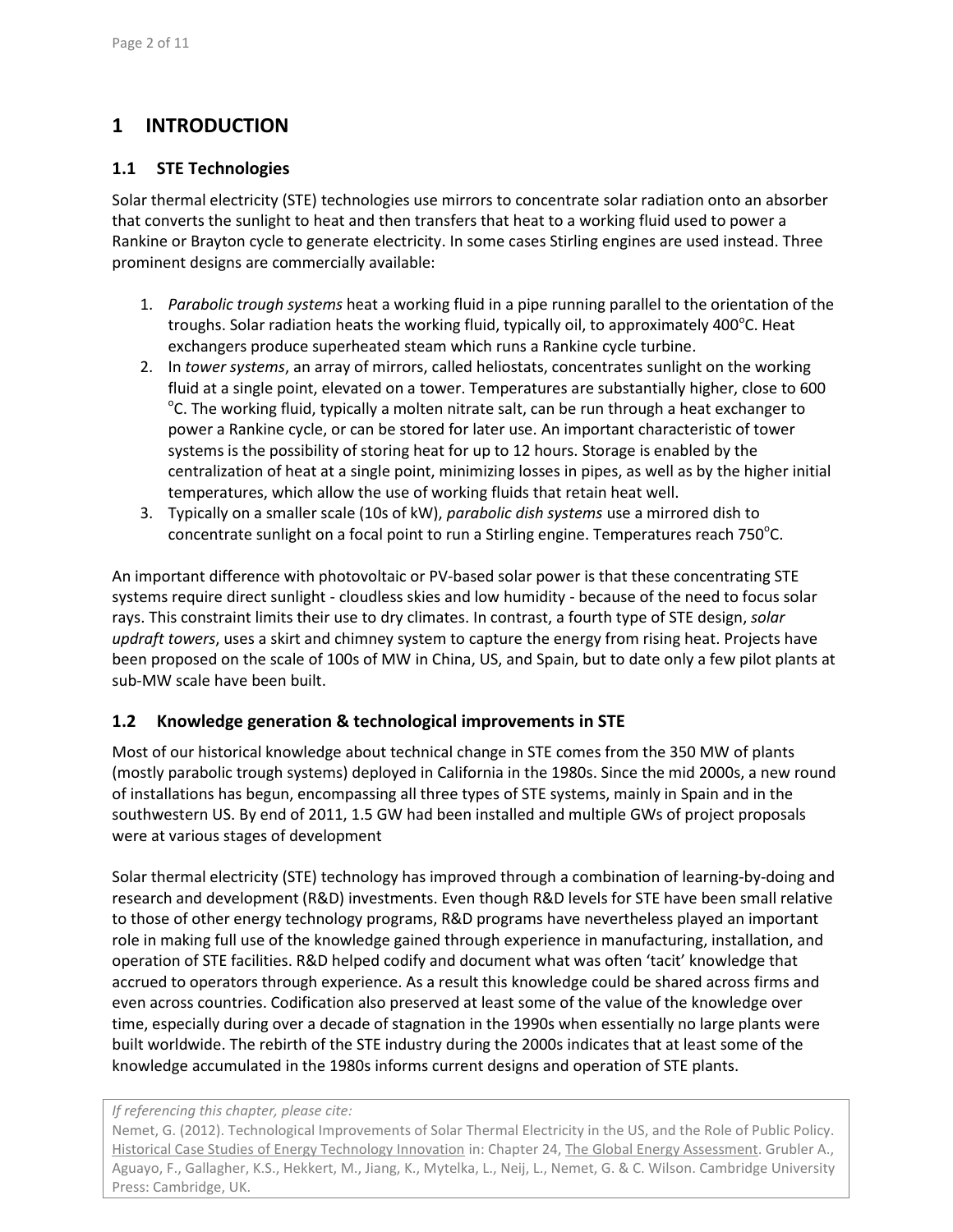# **2 PUBLIC POLICIES RELEVANT TO SOLAR THERMAL ELECTRICITY**

Public policy has played a crucial role in stimulating the deployment of both the STE systems built in California in the 1980s and those built in the Southwestern US and Spain in the 2000s. The Californian plants in the 1980s were built primarily in response to two key policies. The first was the Public Utility Regulatory Policy Act (PURPA) of 1978 which mandated that electric utilities purchase power from "qualifying facilities," small independent providers of wholesale power. The second took the form of generous procurement contracts that the California Public Utilities Commission ruled utilities had to offer to the qualifying facilities [\(Price and Carpenter, 1999\)](#page-10-0). One set of contracts that were available from 1983 - 1986 were known as "Standard Offer Contract #4," which guaranteed prices for 10 years at rates that are equivalent to \$140/MWh in present day dollars [\(Nemet, 2009\)](#page-10-1). A third set of policies supporting STE deployment included state and federal tax credits that offset a portion of the plants' capital costs. Investments were further incentivized by the expectations of most analysts in the first half of the 1980s for high and rising electricity prices over the next decade. This included official government forecasts.

An important implementation detail of the Californian policy regime in the early 1980s was the requirement, under PURPA, that qualifying facilities not exceed 30 megawatts (MW). The rationale for this limit was to encourage a diverse set of small-scale generation technologies, whose scale had attributes that made them unique and attractive alternatives to the much larger scales used by conventional fossil fuel and nuclear generation. This limit proved awkward for STE technologies, which were initially built at the limit size, but which needed to be substantially larger to reduce costs further. The size limit was temporarily raised to 80MW in 1987, which led to larger plants of exactly that scale. However, the legislation included substantial uncertainty and regulator discretion as to the future size limits. This uncertainty meant designs for much larger plants were never developed into serious commercial proposals.

The first STE pilot plant was a 10MW central receiver built in 1982 called Solar One. It had a capacity factor of less than 10% and was dismantled in the early 1990s [\(Mead and Denning, 1991\)](#page-10-2). The commercialization of STE in the 1980s centered on a single company, Luz. It raised \$1.2 billion from Wall Street banks to build nine parabolic trough STE plants, called the Solar Electric Generating Stations (SEGS), between 1984 and 1991 [\(Philibert, 2004\)](#page-10-3). The company went bankrupt in 1991 shortly before its 10 year procurement contracts (Standard Offer Contracts #4) were to expire. The new rates they would have received in the early 1990s would have been much lower than those contracts and lower than the high rates anticipated in the early 1980s. Subsidies for new projects had ended by then as well. Afterwards, the plants were sold to other investors and Luz employees dispersed, with many going to NASA to work on the space shuttle program. With them went much of the industry's experience and tacit knowledge about what configurations and operation activities worked best. Probably the best example of a compensating mechanism for this loss of knowledge was the extensive codification of testing and evaluation results conducted by Sandia National Laboratory and its contractors. This is discussed further below. The SEGS plants themselves continued to produce electricity and improve, including the addition of natural gas use so that they could generate at night. They were still in operation as of mid-2012.

In the 2000s, two other types of policies drove deployment. In Spain, the renewable energy law guaranteed high prices for solar thermal electricity. In California, a Renewable Energy Portfolio Standard mandated that utilities source 20% of their retail sales from renewable energy by 2010 and 33% by 2020

#### *If referencing this chapter, please cite:*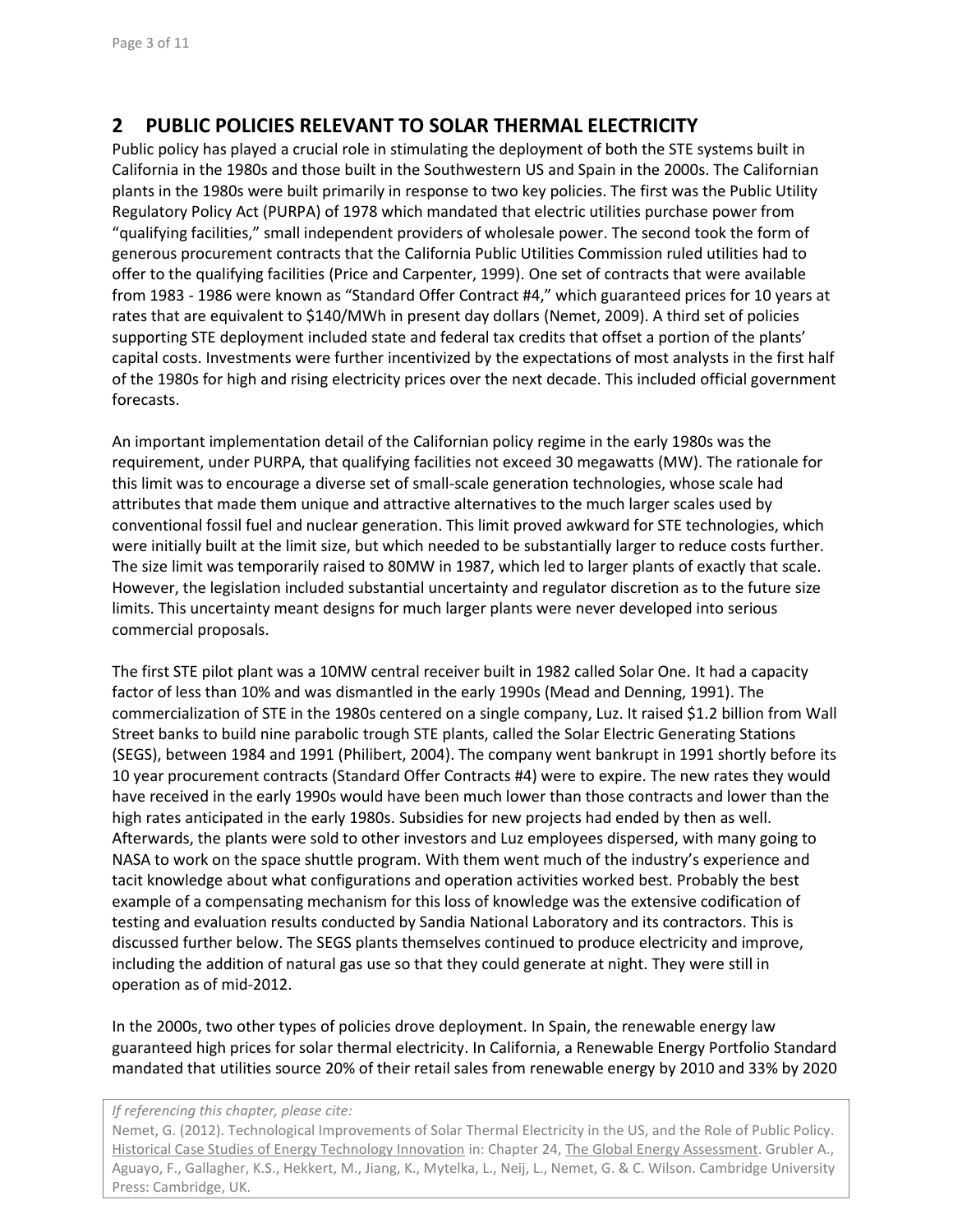[\(CPUC, 2007\)](#page-10-4). Like the early 1980s, expectations in the mid-2000s were that natural gas prices and so electricity would stay high and likely rise in future years. But natural gas prices fell dramatically in the last years of the decade, which provided one reason for much weaker support for STE deployment, including a substantial weakening of the STE subsidies in Spain.

# **3 TECHNOLOGICAL IMPROVEMENTS IN SOLAR THERMAL ELECTRICITY**

The nine Solar Electricity Generation Station (SEGS) plants built in California in the 1980s became more efficient, cheaper to build, and substantially cheaper to operate and maintain over time. Taylor, Nemet et al. [\(2007\)](#page-10-5) identify three specific improvements that were most important in improving the STE plants:

- 1. *Mirrors*: also referred to as "heliostats," they are the largest component of capital cost and have fallen in cost over time (see Figure 1). Key improvements in heliostat development over time have included better optical transmission of sunlight to the receiver, lighter weight, and greater resistance to wind and storms [\(Lotker, 1991\)](#page-10-6). Reliable heliostats were the most successful outcome of the US R&D program.
- 2. *Configuration*: arrangement of the solar arrays and transmission of working fluid so that sunlight absorption can be maximized while heating losses are minimized has improved the efficiency of electrical output [\(Kearney and Price, 2005\)](#page-10-7). Better configuration was the result of learning by doing, including both reconfigurations within plants and redesigns of subsequent plants in the series of nine SEGS plants.
- 3. *Reheating of steam*: efficiency of the Rankine cycle has been improved by reheating the steam exiting the turbine using the working fluid. This was likely a spillover benefit from other thermal power plants, but may have been aided by R&D and learning by doing to transfer these applications to the lower temperatures in STE, rather than fossil combustion.

One can observe changes in subsequent designs for central receiver plants. For example, Figure 1 shows a factor of five decline in the costs of heliostats and other capital costs from the first Solar One plant in 1981 until the designs for a 200MW facility in 1987.

*If referencing this chapter, please cite:*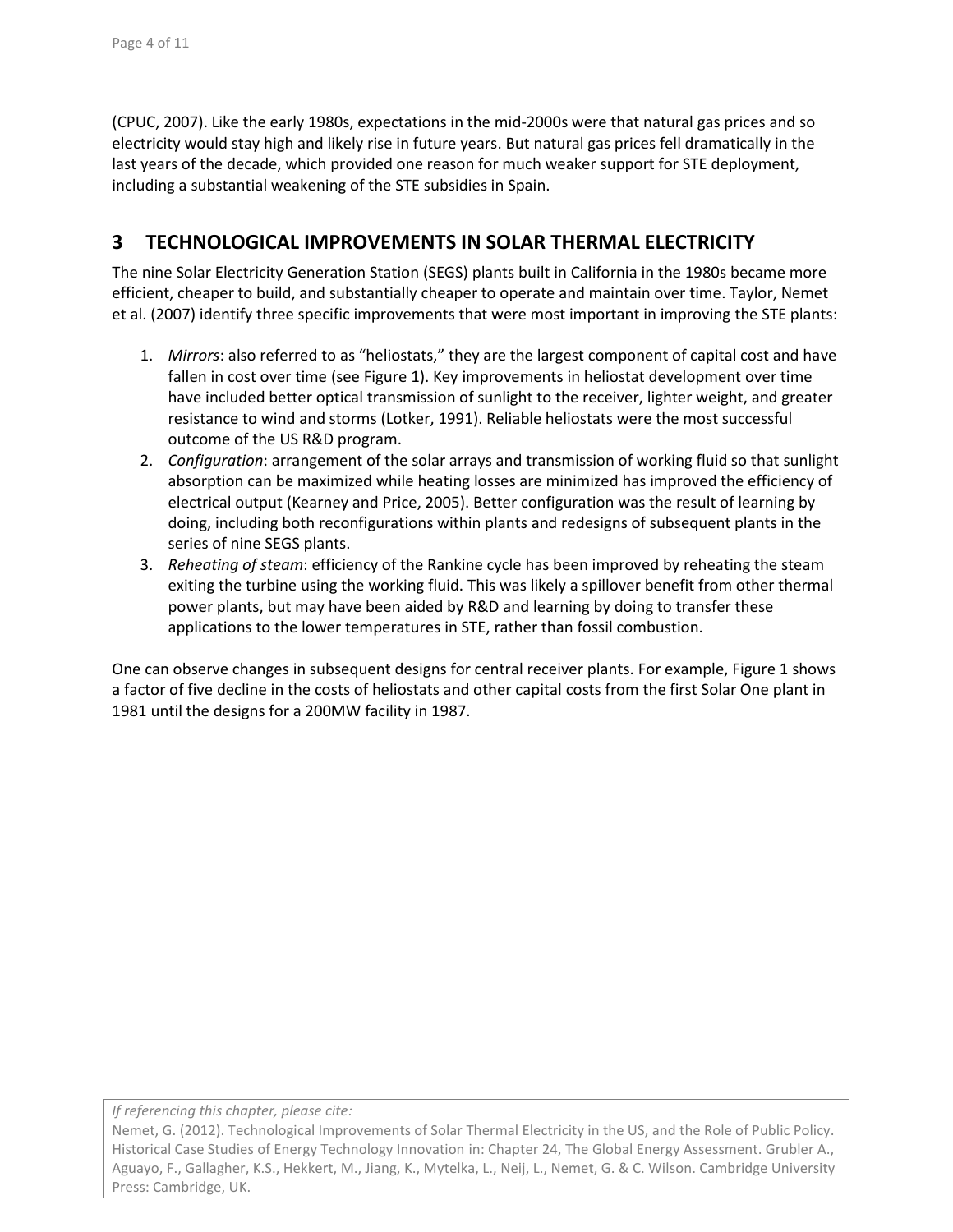

**FIGURE 1. COST OF HELIOSTATS OVER TIME.** NOTES: CRTF = CENTRAL RECEIVER TEST FACILITY. COSTS SHOWN IN 1986 US\$. SOURCE: G[ROSSKREUTZ](#page-10-8), 1996.

Changes are more dramatic in the solar trough plants. The full effect of these and other changes are summarized in Figure 2 which shows how eight factors interacted in reducing the costs of electricity from the SEGS plants. The arrows are meant to show the most important causal relationships. Other interactions certainly existed but are assumed to be minor. The three most important causal factors are learning by doing, R&D, and scale.

Learning by doing is captured by the cumulative amount of capacity constructed and the cumulative amount of electricity generated. Two important and observable technical improvements that are most attributable to learning by doing are the near elimination of component failures and the decrease in operation and maintenance (O&M) costs. Both of these reduced the levelized annual cost to operate the plant.

Federal R&D investment was highest at the beginning of the program and declined steadily over the life of the STE plants. These programs helped improve efficiency as well as capital cost.

Another important change was the up-scaling of the subsequent plants by nearly an order of magnitude in less than 10 years. The pace of up-scaling was limited at least in part by policy that restricted the size of plants eligible for the generous procurement contracts.

An important observation from the data shown in Figure 2 is that technical improvement was not monotonic. Component failure rates increased in some new plants, as did capital costs, and even levelized cost of electricity. These short-term adverse outcomes may be attributable to design changes and experimentation.

*If referencing this chapter, please cite:*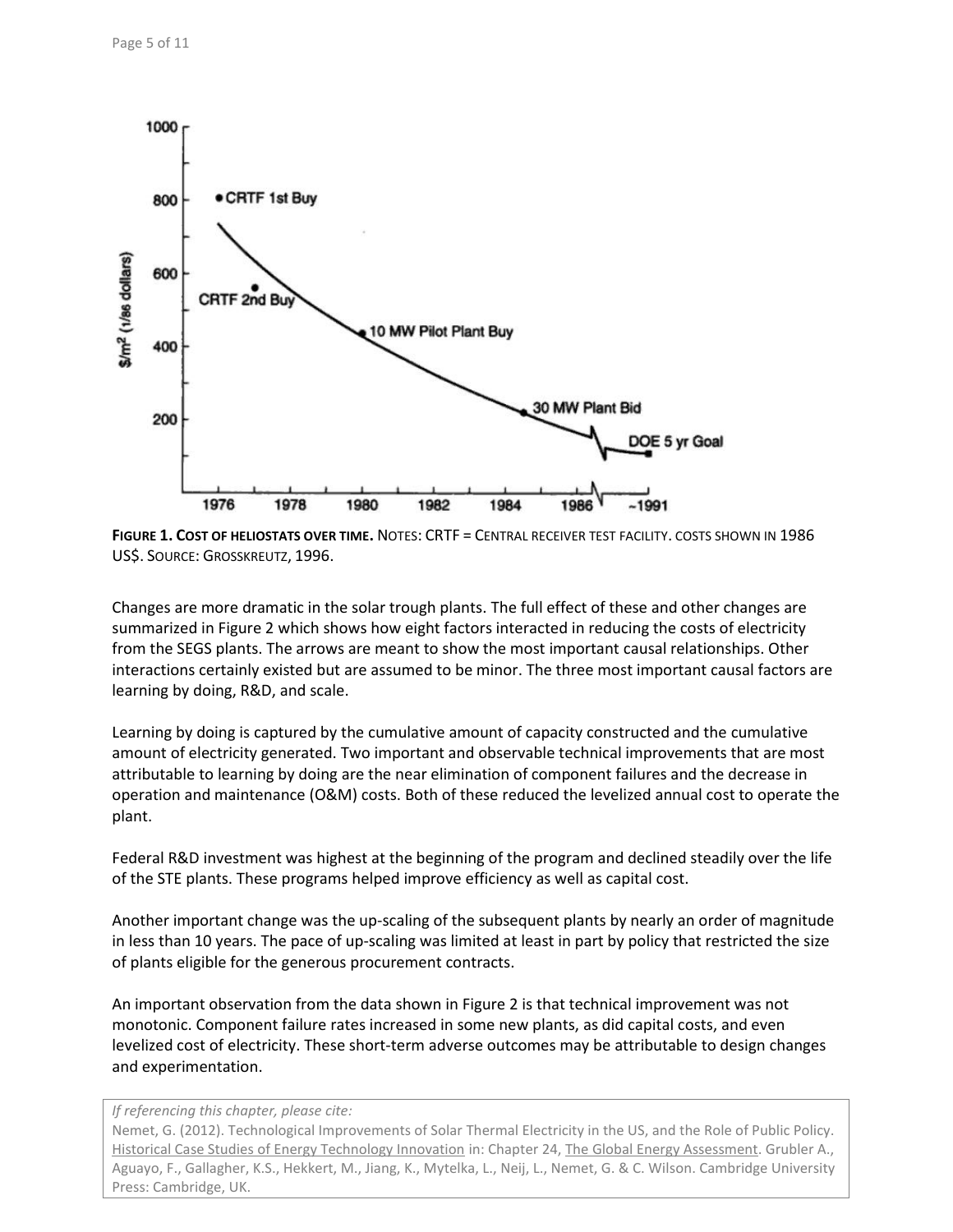

**FIGURE 2. INDICATORS OF TECHNOLOGICAL CHANGE FOR STE PLANTS IN CALIFORNIA.** NOTES: LBD = LEARNING BY DOING; O&M = OPERATION AND MAINTENANCE COSTS; LCOE = LEVELIZED COSTS OF ELECTRICITY PRODUCTION.

One can also measure the amount of inventive and entrepreneurial activity associated with STE technology. This activity, as measured by counts of successful patent filings, corresponds well with the two periods of intense policymaking and expectations of high energy prices. Figure 3 shows patents filed for STE technologies through 2005. One can see only occasional patents before a dramatic increase in the mid-1970s. A steady decline occurs after the mid-1980s with a new round of patenting activity in the mid-2000s. The most prolific STE patent filers were US aerospace companies.

#### *If referencing this chapter, please cite:*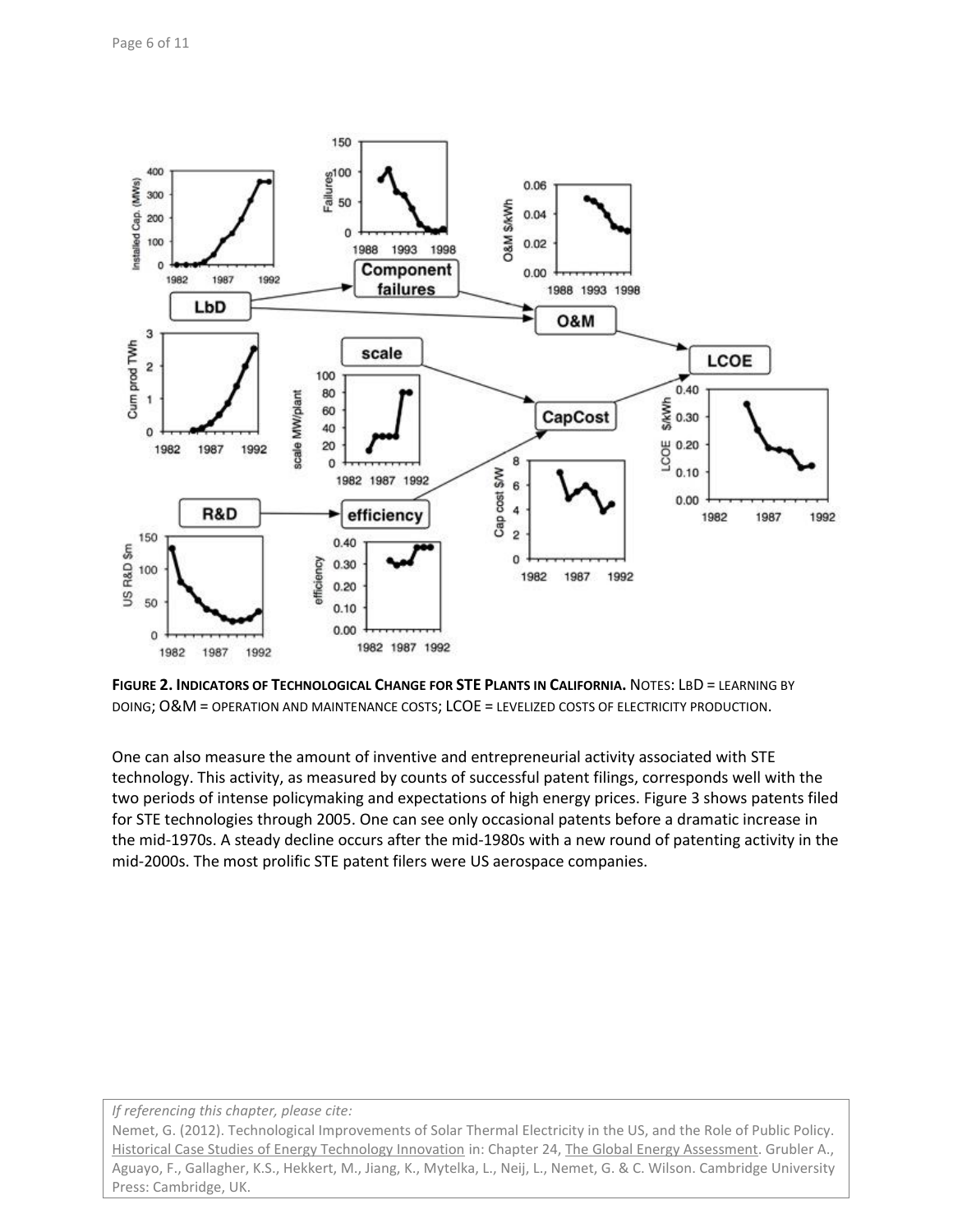

**FIGURE 3. US PATENTS FILED FOR STE TECHNOLOGIES.** SOURCE: T[AYLOR ET AL](#page-10-5)., 2007.

### **3.1 Learning by doing**

Learning by doing was central to well-documented improvements in STE. The dominant STE firms of the 1980s, Luz was successful in reducing the O&M costs on their plants by 40% [\(Lotker, 1991\)](#page-10-6). Learning by doing at SEGS plans in California was particularly important to this improvement; it was also aided by cost-shared studies conducted by federal laboratories [\(Cohen et al., 1999\)](#page-10-9). Part of the performance improvements were also anecdotally attributed to having "someone looking over them," a reference to the Wall Street banks, which invested over one billion dollars in California SEGS plants in the 1980s [\(Taylor et al., 2007\)](#page-10-5).

# **3.2 R&D**

The combination of PURPA and Standard Offer Contracts that guaranteed 10 years of above-market prices drove one firm (Luz) to build nine commercial plants. All other STE installations until the 2000s were funded by R&D or were demonstrations [\(Taylor et al., 2007\)](#page-10-5).

R&D investment had several specific outcomes on STE costs. Government R&D produced the heliostats, the mirrors that concentrate sunlight on focal points or axes. For example, Figure 1 shows the costs of heliostats over time. R&D studies also improved reliability by assessing the source of failures and damage. This led to cost savings. One example is the outcomes of R&D on central receivers. Table 1 lists the accomplishments of the federal R&D program on central receiver technologies [\(Grosskreutz, 1996\)](#page-10-8). Note that R&D outcomes occur at multiple levels: there are improvements in the individual components, such as heliostats and receivers; there are also experiments with larger systems, such as the use of molten salts; and finally, there is the construction of a testing facility, an aspect of R&D programs that has been important for other technology programs, such as wind power testing facilities at Riso, Denmark and Golden, Colorado.

R&D was also spent on constructing demonstration plants for central receiver stations and parabolic dish systems (the term R,D&D captures demonstration as well as research and development activities).

*If referencing this chapter, please cite:*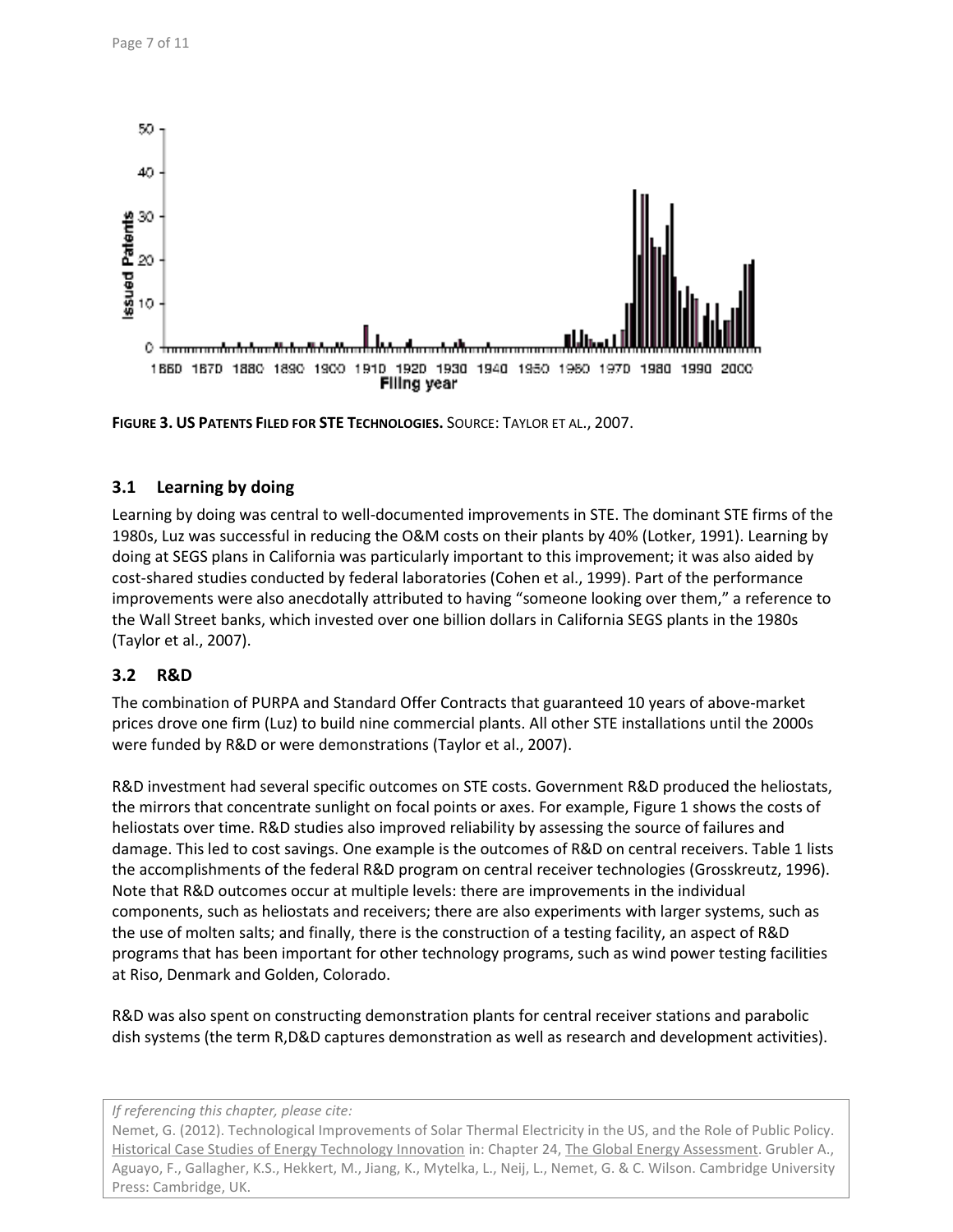Neither plant was deployed beyond demonstration scale in the 1970 - 1990s, although currently both of these designs are being used for 100MW scale projects.

|                                       | <b>Elements</b>                 | <b>Outcomes</b>                                                                    |
|---------------------------------------|---------------------------------|------------------------------------------------------------------------------------|
| Test                                  | <b>Central Receiver</b>         | 5 MW <sub>th</sub> facility built and successfully operated for 11 years at Sandia |
| <i>facilities</i>                     | Test Facility (CRTF)            | <b>National Laboratories</b>                                                       |
| <b>Components</b><br>/sub-<br>systems | Heliostats (glass /<br>metal)   | Three generations built and tested                                                 |
|                                       |                                 | Over 2100 heliostats deployed                                                      |
|                                       | Receivers                       | Three generations of water / steam receivers built and tested                      |
|                                       |                                 | One sodium receiver built and tested                                               |
|                                       |                                 | Two generations of molten nitrate salt receivers built, tested and operated        |
|                                       | Thermal storage                 | Oil / rock system built, tested and operated                                       |
|                                       |                                 | Molten salt system built, tested and operated                                      |
|                                       | Steam generators                | Hot molten nitrate salt-to-steam system built, tested and operated                 |
|                                       |                                 | Hot sodium-to-steam heat exchanger built, tested and operated                      |
|                                       |                                 | (International Energy Agency, IEA)                                                 |
| <b>Systems</b>                        | Proof-of-concept<br>experiments | 0.5 MW <sub>e</sub> sodium/steam experiment built and operated (Almeria, Spain)    |
|                                       |                                 | 750 kW <sub>e</sub> molten salt experiment built and operated at the CRTF          |
|                                       |                                 | (Albuquerque, NM)                                                                  |
|                                       | Pilot plant                     | 10 MWe water/steam plant built and operated (Barstow, CA)                          |

**TABLE 1. OUTCOMES OF FEDERAL R&D ON CENTRAL RECEIVER STE TECHNOLOGY.** SOURCE: G[ROSSKREUTZ](#page-10-8), 1996.

As a second example of beneficial R&D outcomes, an important source of improvement came from a \$6m 50/50 cost shared project between Sandia National Laboratory and Luz to find opportunities for cost reductions in the SEGS plants [\(Cohen et al., 1999\)](#page-10-9). Part of the value of this work is that it was formally reported and publicly available. These aspects became crucial with the demise of Luz and the entire STE industry in 1991, as the industry was dormant for over a decade. As a result, the knowledge codified in these reports was not lost, as opposed to the tacit knowledge of plant operators that was almost all lost. As an example, the cost data shown in Figure 4 is derived from this codified knowledge.

Like other energy technologies, quality control problems were important barriers to the widespread commercialization of STE. To some extent, these issues were addressed. For example, see the declining rate of component failures in Figure 2. Still, quality control was an issue that might have needed to be addressed by technical fixes or policy remedy. In the case of STE, quality control became an irrelevant concern with the dissolution of the industry in the 1980s. Some of the changes to improve reliability, specifically damage to heliostats from weather, were codified in government reports and have the potential to inform subsequent installations. The performance of the new plants deployed in Spain and the southwestern US over the past few years will show whether quality control continues to be a concern.

### **3.3 Scale**

There are economies of scale in constructing larger plants partly due to: (1) relatively fixed costs for the turbine and generator units; (2) the ability to mass produce components, such as heliostats, and for the working fluid transmission system. As a result, larger STE plants are less expensive on a \$/W or \$/kWh basis (see Figure 4).

*If referencing this chapter, please cite:*

Nemet, G. (2012). Technological Improvements of Solar Thermal Electricity in the US, and the Role of Public Policy. Historical Case Studies of Energy Technology Innovation in: Chapter 24, The Global Energy Assessment. Grubler A., Aguayo, F., Gallagher, K.S., Hekkert, M., Jiang, K., Mytelka, L., Neij, L., Nemet, G. & C. Wilson. Cambridge University Press: Cambridge, UK.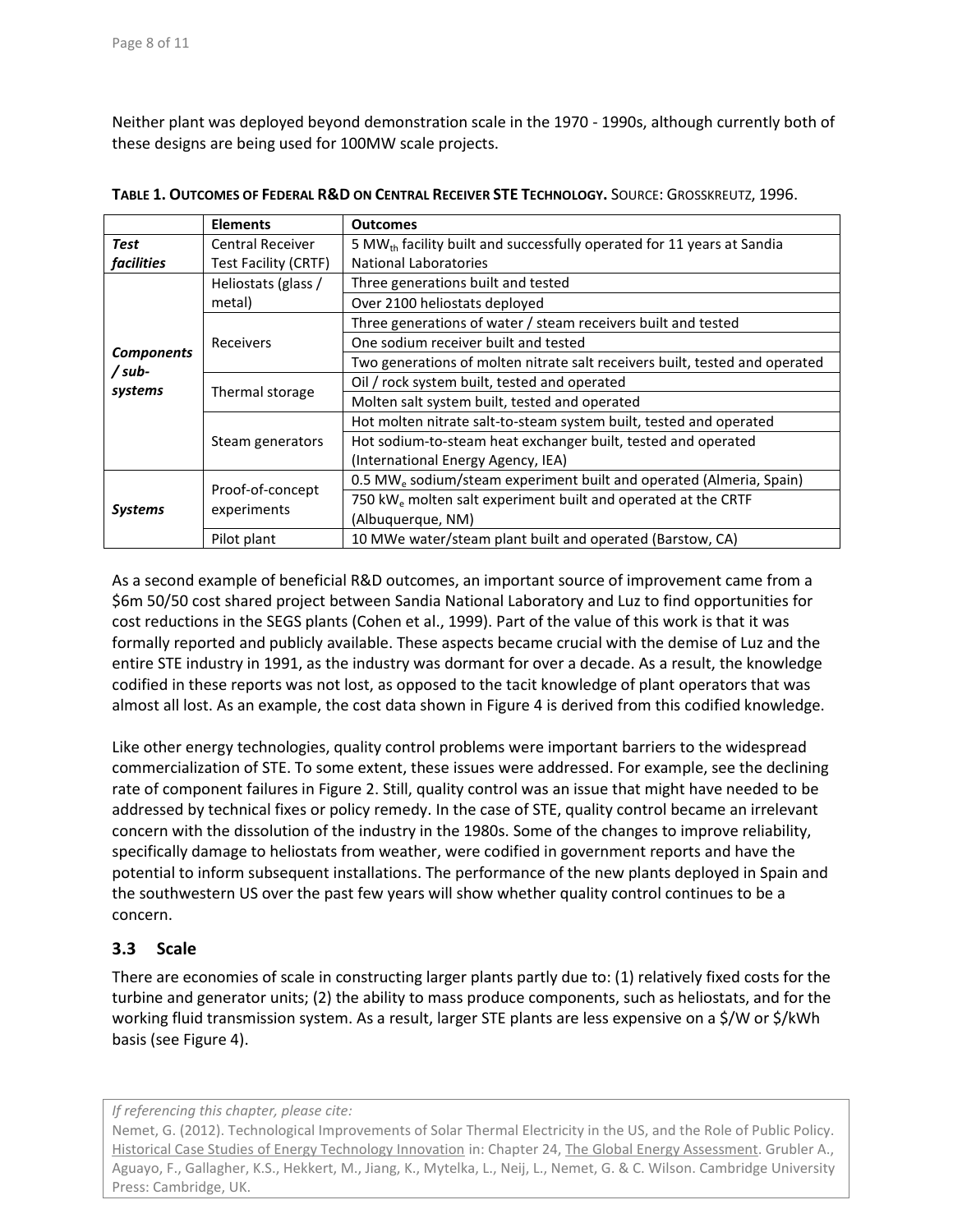Scale itself has been important to cost reductions (see Figure 4). Larger scale combined with learning-bydoing derived O&M improvement drove the levelized cost of STE energy down by factor of 4 [\(Enermodal, 1999;](#page-10-10) [Sargent-Lundy, 2003;](#page-10-11) [Mariyappan and Anderson, 2001;](#page-10-12) [Neij et al., 2006\)](#page-10-13). And while the US spent several hundred million on STE R&D in the late-1970s and early-1980s, it is important to realize that the concept behind the Luz facilities originated in Israel, when an American engineer found financing to build an early pilot plant [\(Shinnar, 1993\)](#page-10-14). A 15 MW demonstration plant was subsequently constructed in California, followed by the 30 and 80 MW SEGS installations [\(Kearney and Price, 2005\)](#page-10-7).

Plant-level scaling (15 to 30 to 80 MW plants) was initially constrained by policies that were primarily focused on encouraging small-scale distributed generation. The upper limit of 30MW/plant was later raised to allow construction of the 80MW units. By 2012, the SEGS plants were still the largest ones operating but 5 projects of over 100MW were under construction and expected to come on-line beginning in 2013. These plants are intended to satisfy California's renewable portfolio standard.



**FIGURE 4. DOCUMENTATION OF COST REDUCTIONS IN STE PLANTS.** SOURCE: LOTKER, [1991.](#page-10-6)

# **4 PROSPECTS FOR STE & RECENT EXPERIENCE IN SPAIN AND THE US**

Two policy instruments have driven the resurgence in STE installations over the past ten years: California's aggressive renewables obligation and Spain's feed in tariff for renewables. California's Renewable Portfolio Standard originally obligated utilities to generate 20% of their retail sales from renewables by 2020. In 2006 that 2020 target was increased to 33% and the original 20% target was met by 2011. Almost 3GW of new renewables had come online by 2012. Over 1GW of STE projects were

*If referencing this chapter, please cite:*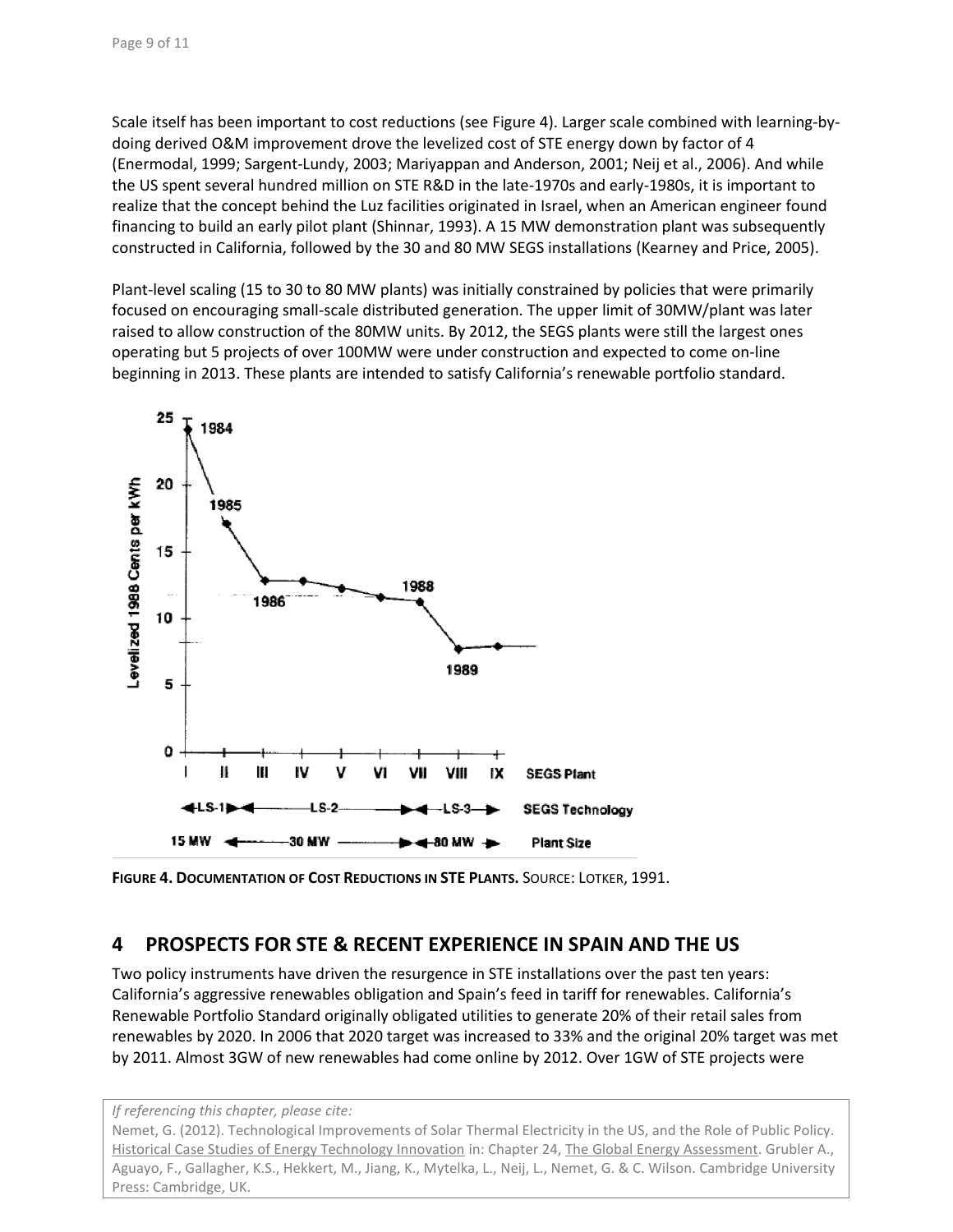under construction in California as of mid-2012. Spain's feed-in tariff began in 1998 but was substantially increased in 2007. At its peak, STE projects were receiving nearly 30 euro cents/kWh, guaranteed for 25 years. These tariffs have been reduced in the past 5 years and in 2012 the feed in tariff program was cancelled. Still, over 500MW of STE capacity was installed and is operating as of mid-2012.

An important implication for effective STE policy relates to a distinguishing feature of STE compared to other renewables. STE requires large investments approaching the magnitude of fossil plants. Early investors may therefore have to "eat between one and three \$200m plants" before improvements enable profitable operation [\(Taylor et al., 2007\)](#page-10-5). A policy implication is that the scale of technology requires different types of incentives from smaller scale renewables such as PV. For example, the existence of capital constraints implies that STE depends more on instruments such as investment tax credits rather than on incentives for electricity production. While it has been essential to stimulate deployment, policy has also had adverse effects on STE: deregulation increased risk, which discouraged large-scale investments; early policies included limits on scale to encourage small producers, but these limits were detrimental to reducing STE costs.

Notwithstanding these issues, further cost improvements in STE remain possible. These include: scale increases (e.g., from 100 to 200MW), the use of advanced technologies—such as molten salts as working fluids and reflective films instead of mirrors—and increases in capacity factor driven by improved O&M and also by location decisions [\(Kutscher, 2009\)](#page-10-15).

# **5 SUMMARY AND CONCLUSION**

STE projects were widely viewed as failures in the 1990s. They were seen as expensive uses of public funds that benefitted a few entrepreneurs and early investors and were simply unnecessary given low energy prices. But this 'failure' of the California SEGS plants was due to expectations of falling energy prices rather than to technical failures. Indeed all 9 plants themselves are still in operation. The reemergence of the technology in the 2000s is striking in how similar the designs are to those experimented with and deployed in the 1980s. At least some of the experience and new knowledge produced in the 1980s was not lost.

Several concluding observations can be made about the innovation histories of the STE plants built in the 1980s:

- STE technology appears to be one for which higher levels of R&D investment could not have substituted for deployment. Learning by doing was essential due to the systemic issues of operating these plants in ambient conditions for several years while producing electricity for real customers.
- The interaction between learning by doing and public R&D investment, even if small, was important for the substantial decline in operating costs observed from 1984-1991.
- Part of the value of the R&D investment was the formal documentation of cost improvement efforts, which was publicly available, and non-proprietary. These investments may benefit the more recent round of plant construction.
- Initial investments required were large and lumpy due to the need to produce plants at the scale of 10s of MW. Firms knew they would need to absorb losses on the first few plants in order to learn from experience that they could only glean at real commercial scale. This situation was a classic 'valley of death' between demonstration and market application that, in this case, was overcome by

#### *If referencing this chapter, please cite:*